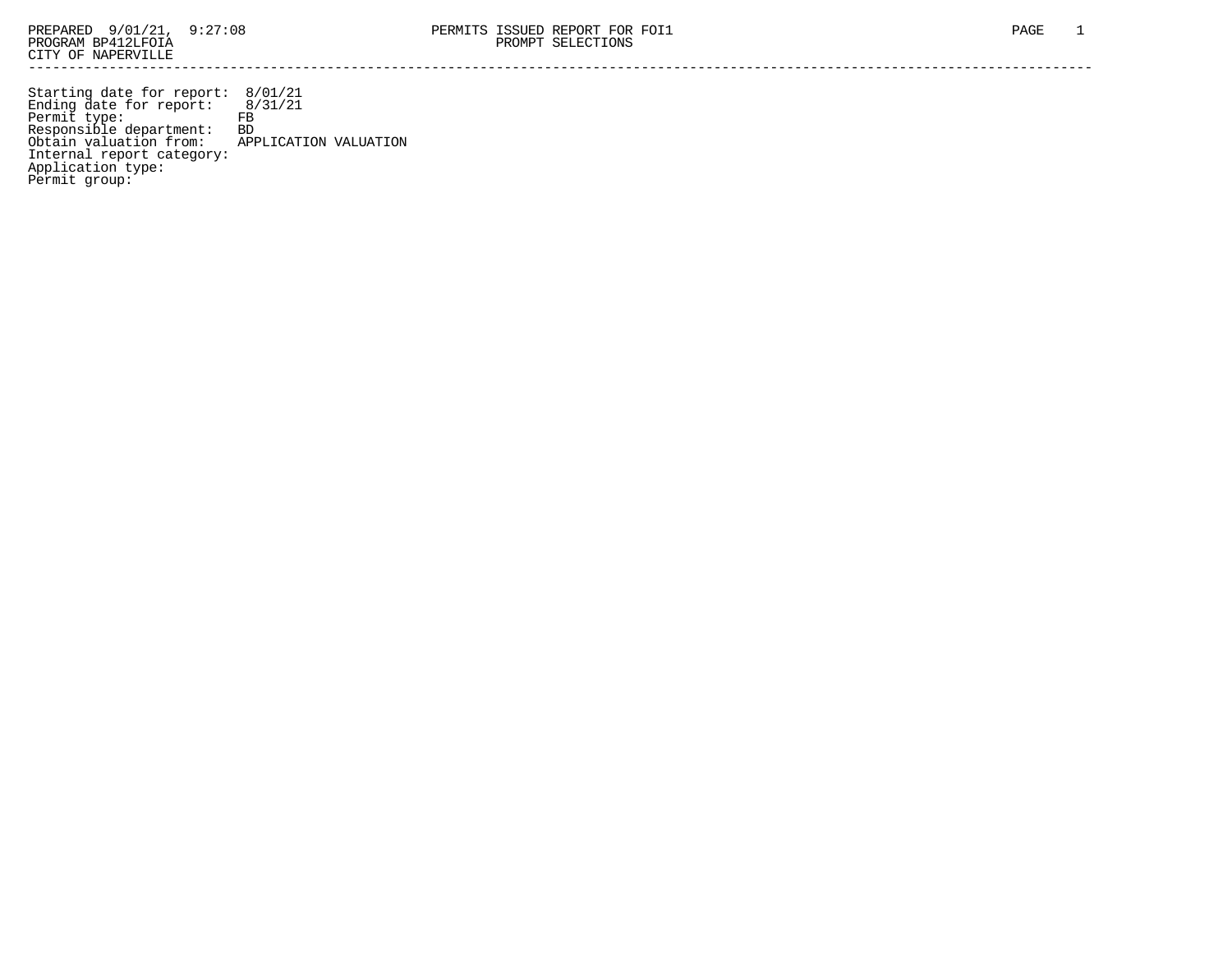## PREPARED 9/01/21, 9:27:08 PERMITS ISSUED REPORT PAGE 1 PROGRAM BP412LFOI1 8/01/21 THRU 8/31/21 CITY OF NAPERVILLE **Example 20** CITY OF NAPERVILLE PERMIT TYPE - FB FINISHED BASEMENT OBTAINED VALUATION FROM APPLICATION VALUATION

| APPLICATION APPLICATION TYPE AND DESCRIPTION<br>DATE<br>VALUATION                                                                                                                 | Parcel Number<br>Alternate ID Code          | PROPERTY OWNER/<br>CONTRACTOR                          |
|-----------------------------------------------------------------------------------------------------------------------------------------------------------------------------------|---------------------------------------------|--------------------------------------------------------|
| 21-00001763 SFR SINGLE FAMILY RESIDENCE                                                                                                                                           | 653 S SLEIGHT ST                            |                                                        |
| $\texttt{--------}$ 5/03/21 \$625000<br>Contractor #: 630-983-6220 \$625000<br>Contractor #: 630-983-6220                                                                         |                                             |                                                        |
| STRUCTURE - 000 000 SFR<br>RUCTURE - 000 000 SFR<br>PERMIT TYPE -     FB   00 FINISHED BASEMENT<br>-----------                                                                    | ISSUE DATE SUBCONTRACTOR(S)<br>8/03/21      |                                                        |
| 21-00001853 SFR SINGLE FAMILY RESIDENCE                                                                                                                                           | 2447 SHARON CT                              |                                                        |
| $---------$ 5/05/21 \$653000<br>Contractor #: 630-428-4800                                                                                                                        | W-01032070580000N1609-185 OAK HILL BUILDERS |                                                        |
| STRUCTURE - 000 000 SFR<br>PERMIT TYPE - FB 00 FINISHED BASEMENT                                                                                                                  |                                             |                                                        |
| 21-00002602 SFR SINGLE FAMILY RESIDENCE                                                                                                                                           | 3923 CALIENTE CR                            |                                                        |
| $--------$ 6/09/21<br>Contractor #: 630-226-0460                                                                                                                                  |                                             | W-01161020310000N1752-242 OVERSTREET BUILDERS INC      |
| $\begin{array}{cccc} \texttt{STRUCTURE} & - & 000 & 000 & \texttt{SFR} \\ \texttt{PERMIT TYPE} & - & \texttt{FB} & 00 \texttt{ FINISHED BASEMENT} & & 8/23/21 & \\ \end{array}$   |                                             |                                                        |
| 21-00002730 SFR SINGLE FAMILY RESIDENCE                                                                                                                                           | 823 S WRIGHT ST                             |                                                        |
| $\frac{1}{2}$ = $\frac{1}{2}$ = $\frac{6}{16/21}$ $\frac{5900000}{20}$<br>Contractor #: 630-748-9242                                                                              | D-08193050140000N51 -115 M HOUSE            |                                                        |
| $\begin{array}{cccc} \texttt{STRUCTURE} & - & 000 & 000 & \texttt{SFR} \\ \texttt{PERMIT TYPE} & - & \texttt{FB} & 00 \texttt{ FINISHED BASEMENT} & & 8/06/21 & & \\ \end{array}$ |                                             |                                                        |
| 21-00003044 RAL RES ALTERATIONS/REMODLING (NO NEW SO FTG) 1724 MUNDELEIN RD                                                                                                       |                                             |                                                        |
| $\frac{1}{25000}$ $\frac{7}{06/21}$ $\frac{25000}{100}$<br>Contractor #: 630-740-2603                                                                                             |                                             | D-08332020270000N648 -165 CUTTING EDGE REMODELING, INC |
| STRUCTURE - 000 000 BASEMENT BATHROOM<br>PERMIT TYPE - FB 00 FINISHED BASEMENT 6/03/21 6/03/21 ATTE CLECTRIC<br>-----------                                                       |                                             | GRAZ PLUMBING INC-OSWEGO                               |
| 21-00003085 RAL RES ALTERATIONS/REMODLING (NO NEW SQ FTG) 234 W VAN BUREN AV                                                                                                      |                                             |                                                        |
| $---------$ 7/07/21 \$35000<br>Contractor #: 630-740-8589                                                                                                                         |                                             | D-07134210020000N538 -84 NELSON GENERAL CONTRACTING    |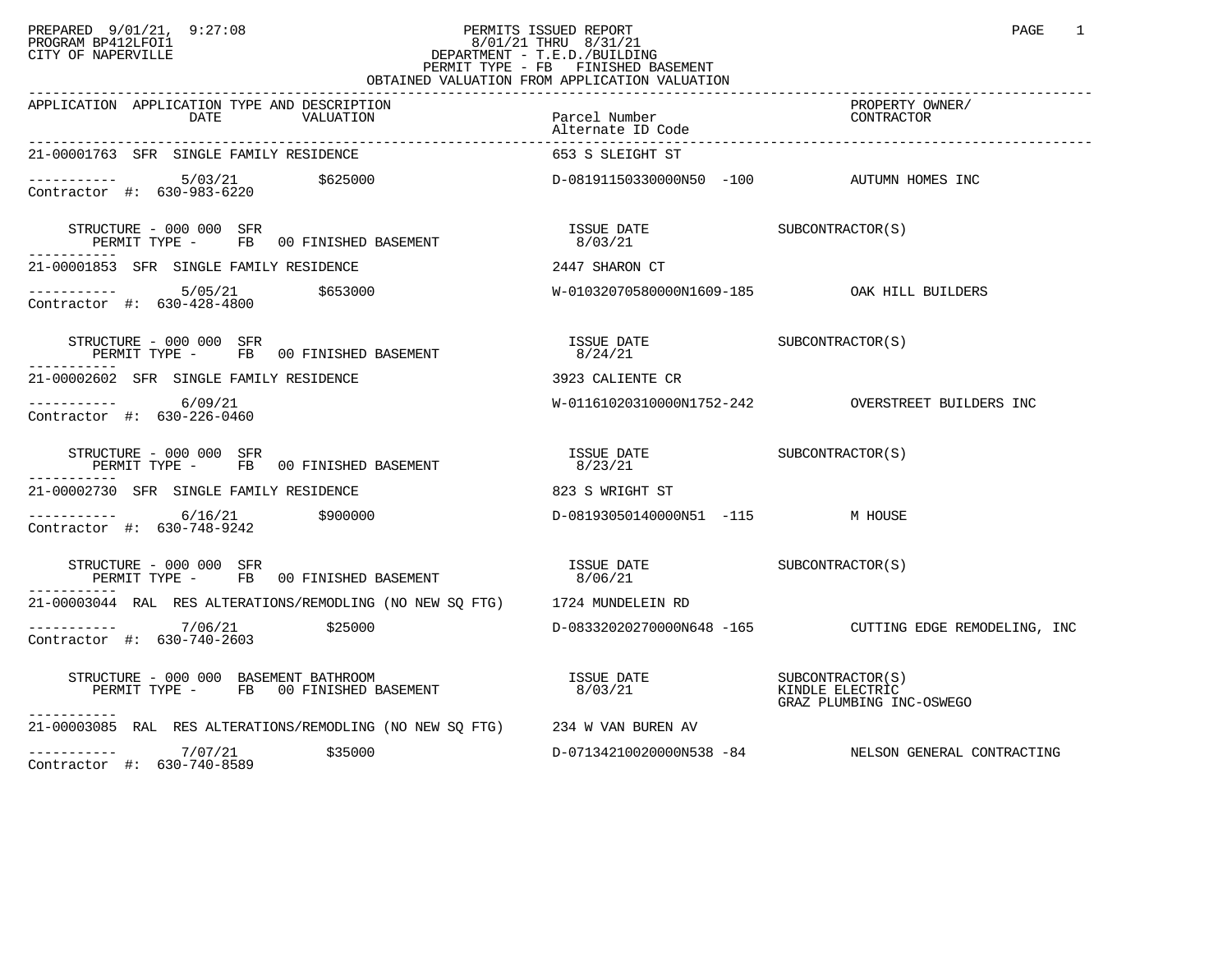## PREPARED 9/01/21, 9:27:08 PERMITS ISSUED REPORT PAGE 2 PROGRAM BP412LFOI1 8/01/21 THRU 8/31/21 CITY OF NAPERVILLE **Example 20** CITY OF NAPERVILLE PERMIT TYPE - FB FINISHED BASEMENT OBTAINED VALUATION FROM APPLICATION VALUATION

| APPLICATION APPLICATION TYPE AND DESCRIPTION<br>DATE<br>VALUATION                                                                                                                                                                                               | Parcel Number<br>Alternate ID Code | PROPERTY OWNER/<br>CONTRACTOR                                           |
|-----------------------------------------------------------------------------------------------------------------------------------------------------------------------------------------------------------------------------------------------------------------|------------------------------------|-------------------------------------------------------------------------|
| 21-00003085 (CONTINUED)                                                                                                                                                                                                                                         |                                    |                                                                         |
| STRUCTURE - 000 000 BASEMENT FINISH<br>RUCTURE - 000 000 BASEMENT FINISH<br>PERMIT TYPE -     FB   00 FINISHED BASEMENT<br>-----------                                                                                                                          | ISSUE DATE<br>8/05/21              | SUBCONTRACTOR(S)<br>VINTAGE ELECTRIC<br>R J KIELION PLUMING & HEATING   |
| 21-00003167 RAL RES ALTERATIONS/REMODLING (NO NEW SQ FTG) 3108 SEILER CT                                                                                                                                                                                        |                                    |                                                                         |
| ----------- 7/12/21 \$47800<br>Contractor #: 630-330-4739                                                                                                                                                                                                       |                                    | W-01122070210000N1482-219 TRANQUILITY BUILDERS                          |
| STRUCTURE - 000 000 BASEMENT REMODEL<br>PERMIT TYPE - FB 00 FINISHED BASEMENT<br>-----------                                                                                                                                                                    | ISSUE DATE<br>8/03/21              | SUBCONTRACTOR (S)<br>MATRIX ELECTRIC CO<br>AFFORDABLE PLUMBING SERVICES |
| 21-00003172 RAL RES ALTERATIONS/REMODLING (NO NEW SQ FTG) 2632 SUTTON CR                                                                                                                                                                                        |                                    |                                                                         |
| -----------  7/12/21    \$75000<br>Contractor #: 630-327-9414                                                                                                                                                                                                   |                                    | W-01023020360000N1723-201 AMG CUSTOM HOME BUILDERS                      |
| ---------                                                                                                                                                                                                                                                       |                                    | LITTLE ELECTRICAL CONTRACTORS<br>M & M AFFORDABLE PLUMBING INC          |
| 21-00003230 RAL RES ALTERATIONS/REMODLING (NO NEW SO FTG) 4612 SHUMARD LN                                                                                                                                                                                       |                                    |                                                                         |
| $-$ ---------- $7/13/21$ \$100000<br>Contractor #: 630-551-6620                                                                                                                                                                                                 |                                    | W-01174030030000N1536-256 ZELAYS HOME REPAIR CORP                       |
| $\begin{array}{cccc} \texttt{STRUCTURE} & - & 000 & 000 & \texttt{BASEMENT} & \texttt{REMDDEL} \\ \texttt{PERMIT TYPE} & - & \texttt{FB} & 00 & \texttt{FINISHED BASEMENT} & \texttt{SUSCHENT} & 8/04/21 & \texttt{PARKER ELECTRIC} \end{array}$<br>----------- |                                    | CHOICE PLUMBING                                                         |
| 21-00003294 SFR SINGLE FAMILY RESIDENCE                                                                                                                                                                                                                         | 4283 LACEBARK LN                   |                                                                         |
| $---------$ 7/15/21 \$800000<br>Contractor #: 630-369-4150                                                                                                                                                                                                      |                                    | W-01174140090000N1711-256 KINGS COURT BUILDERS, INC                     |
| STRUCTURE - 000 000 SFR<br>PERMIT TYPE - FB 00 FINISHED BASEMENT                                                                                                                                                                                                | ISSUE DATE<br>8/26/21              | SUBCONTRACTOR(S)                                                        |
| 21-00003299 RAL RES ALTERATIONS/REMODLING (NO NEW SQ FTG) 4428 CHINABERRY LN                                                                                                                                                                                    |                                    |                                                                         |
| $--------- 7/15/21$<br>\$100000<br>Contractor #: 630-922-0511                                                                                                                                                                                                   |                                    | W-01172090180000N1575-241 CRESTVIEW BUILDERS                            |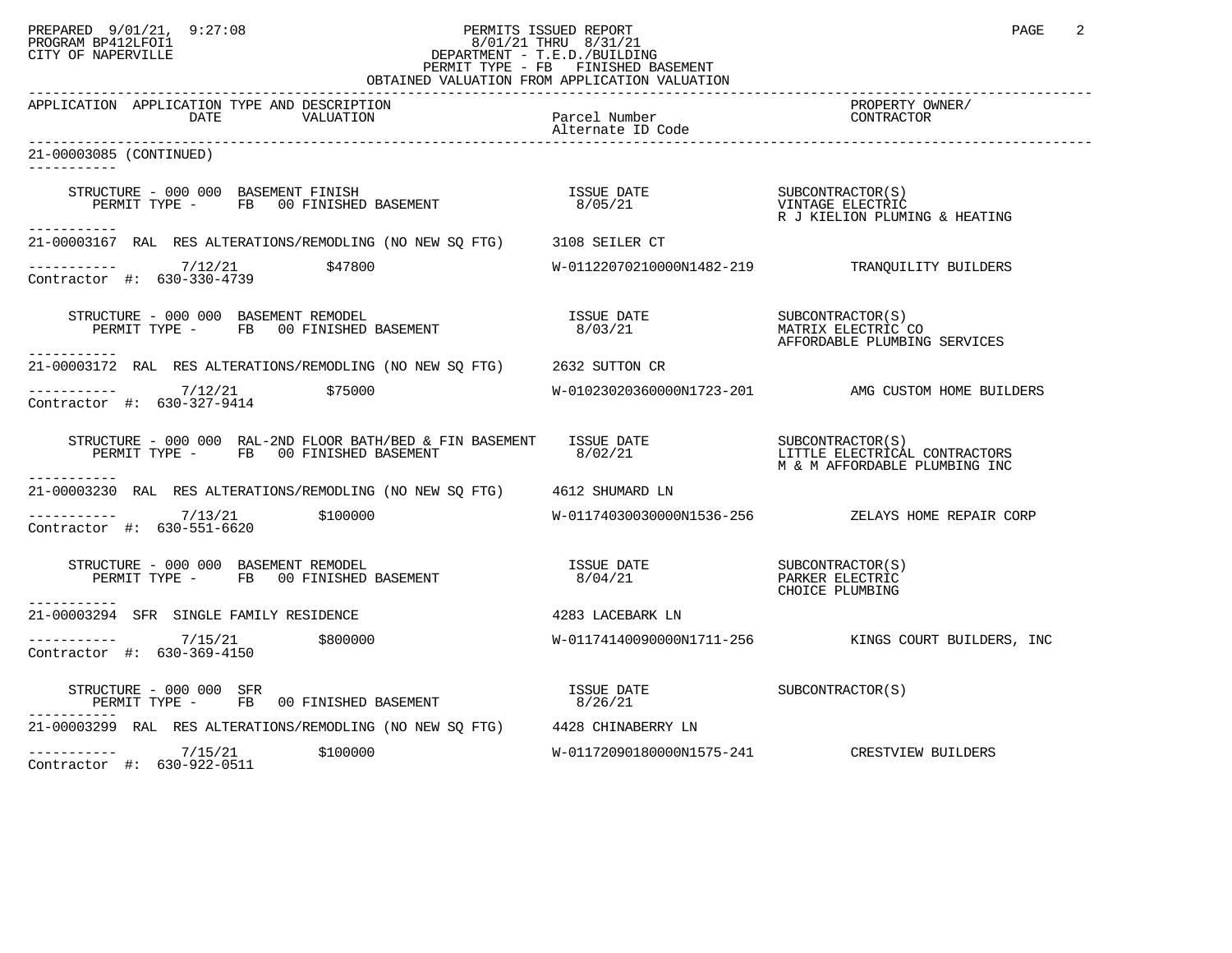## PREPARED 9/01/21, 9:27:08 PERMITS ISSUED REPORT PAGE 3 PROGRAM BP412LFOI1 8/01/21 THRU 8/31/21 CITY OF NAPERVILLE **Example 20** CITY OF NAPERVILLE PERMIT TYPE - FB FINISHED BASEMENT OBTAINED VALUATION FROM APPLICATION VALUATION

| APPLICATION APPLICATION TYPE AND DESCRIPTION<br>DATE<br>VALUATION                                                                                                                                                                                                                                                                                                                                                                                                                                                                    | Parcel Number                              | PROPERTY OWNER/<br>FRUE FILLE                       |
|--------------------------------------------------------------------------------------------------------------------------------------------------------------------------------------------------------------------------------------------------------------------------------------------------------------------------------------------------------------------------------------------------------------------------------------------------------------------------------------------------------------------------------------|--------------------------------------------|-----------------------------------------------------|
| 21-00003299 (CONTINUED)<br><u>___________</u>                                                                                                                                                                                                                                                                                                                                                                                                                                                                                        |                                            |                                                     |
| STRUCTURE - 000 000 FINISHED BASEMENT -SFR<br>PERMIT TYPE - FB 00 FINISHED BASEMENT - 8/17/21 MAPERVILLE ELECTRICAL CONT INC<br>------------                                                                                                                                                                                                                                                                                                                                                                                         |                                            | ACTION PLUMBING                                     |
| 21-00003452 RAL RES ALTERATIONS/REMODLING (NO NEW SQ FTG) 3215 TUSSELL ST                                                                                                                                                                                                                                                                                                                                                                                                                                                            |                                            |                                                     |
| ----------- 7/27/21 \$45000<br>Contractor #:                                                                                                                                                                                                                                                                                                                                                                                                                                                                                         |                                            |                                                     |
| STRUCTURE - 000 000 BASEMENT FINISH<br>PERMIT TYPE - FB 00 FINISHED BASEMENT 6/13/21 6/13/21 DERMIT NOW FLECTER SERVICES<br>----------                                                                                                                                                                                                                                                                                                                                                                                               |                                            | RITE NOW ELECTRIC                                   |
| 21-00003461 RAL RES ALTERATIONS/REMODLING (NO NEW SQ FTG) 1120 PICCADILLY CR                                                                                                                                                                                                                                                                                                                                                                                                                                                         |                                            |                                                     |
| $--------- 7/27/21$ \$40000<br>Contractor #: 630-393-3291                                                                                                                                                                                                                                                                                                                                                                                                                                                                            |                                            | D-07104010270000N151 -50 LANKENAU CONSTRUCTION      |
| STRUCTURE - 000 000 BASEMENT FINISH<br>PERMIT TYPE - FB 00 FINISHED BASEMENT                                                                                                                                                                                                                                                                                                                                                                                                                                                         |                                            |                                                     |
| -----------<br>21-00003469 RAL RES ALTERATIONS/REMODLING (NO NEW SO FTG) 707 PARKSIDE RD                                                                                                                                                                                                                                                                                                                                                                                                                                             |                                            |                                                     |
| $\begin{array}{cccc}\n-2 & -2 & -2 & -2 \\ \text{Contractor} & +2 & 630-369-1953 & & \text{145817}\n\end{array}$                                                                                                                                                                                                                                                                                                                                                                                                                     | D-08192160140000N1787-101 DJK CUSTOM HOMES |                                                     |
| $\begin{array}{cccc} \texttt{STRUCTURE} - 000~000 & \texttt{BASEMENT REMODEL} & \texttt{ISSUE DATE} \\ \texttt{PERMIT TYPE} - \texttt{FB} & 00 FINISHED BASEMENT & 8/16/21 & \\ \end{array}$                                                                                                                                                                                                                                                                                                                                         |                                            |                                                     |
| 21-00003504 RAL RES ALTERATIONS/REMODLING (NO NEW SO FTG) 2319 SNAPDRAGON RD                                                                                                                                                                                                                                                                                                                                                                                                                                                         |                                            |                                                     |
| $\frac{1}{28}$ $\frac{1}{28}$ $\frac{7}{28}$ $\frac{7}{28}$ $\frac{1}{21}$ $\frac{536995}{28}$<br>Contractor #: 630-579-6600                                                                                                                                                                                                                                                                                                                                                                                                         |                                            | W-01222070120000N1111-275 RELIABLE HOME IMPROVEMENT |
| -----------                                                                                                                                                                                                                                                                                                                                                                                                                                                                                                                          | 8/19/21                                    | RELIANT ELECTRICAL<br>WIESNER PLUMBING              |
| 21-00003605 RAL RES ALTERATIONS/REMODLING (NO NEW SQ FTG) 236 N LAIRD ST                                                                                                                                                                                                                                                                                                                                                                                                                                                             |                                            |                                                     |
| $\begin{tabular}{ll} \tt \tt \color{red}---\color{red}---\color{red}---\color{red}---\color{red}---\color{red}---\color{red}---\color{red}---\color{red}---\color{red}---\color{red}---\color{red}---\color{red}---\color{red}---\color{red}---\color{red}---\color{red}---\color{red}---\color{red}---\color{red}---\color{red}---\color{red}---\color{red}---\color{red}---\color{red}---\color{red}---\color{red}---\color{red}---\color{red}---\color{red}---\color{red}---\color{red}---\color{red}---\color{red}---\color{red$ | D-07131010240000N1830-68 M HOUSE           |                                                     |